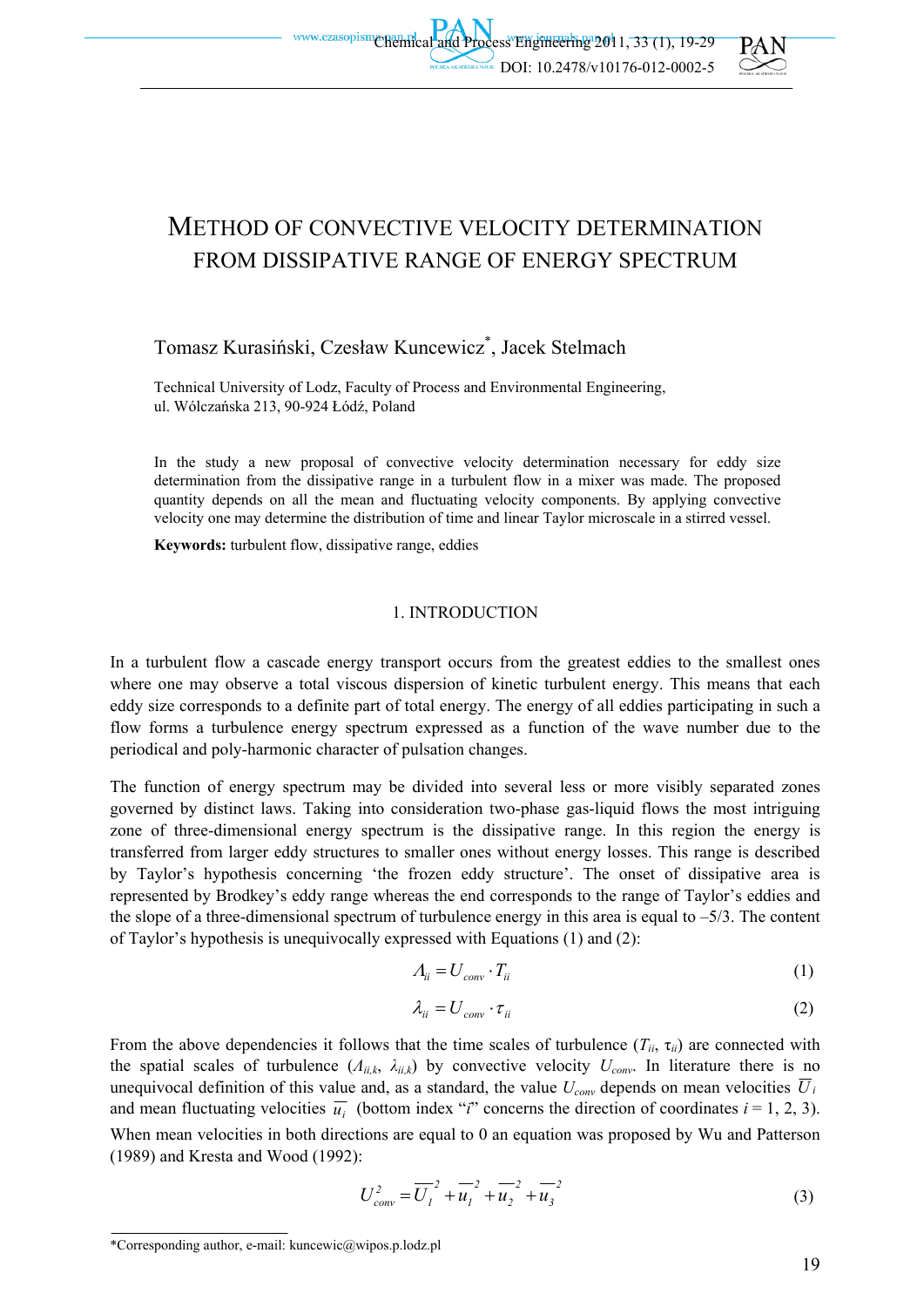*T. Kurasiński, Cz. Kuncewicz, J. Stelmach, Chem. Process Eng., 2011, 33 (1),19-29* 

For a full three dimensional flow  $(\overline{U_1} \neq \overline{U_2} \neq \overline{U_3} \neq 0)$  the above equation acquires a more complex form:

$$
U_{conv}^{2} = \overline{U_{1}}^{2} + 2 \cdot \overline{U_{2}}^{2} + 2 \cdot \overline{U_{3}}^{2} + \overline{u_{1}}^{2} + 2 \cdot \overline{u_{2}}^{2} + 2 \cdot \overline{u_{3}}^{2}
$$
 (4)

In the literature (Wernersson and Trägårdh, 2000) one also encounters other forms allowing to determine velocity *Uconv*

$$
U_{conv}^2 = \overline{U_I^2} + 5 \cdot \overline{u_I^2}
$$
 (5)

$$
U_{conv}^{2} = \overline{U_{I}^{2}} + \overline{u_{I}^{2}} + 4 \cdot \overline{u_{2}^{2}}
$$
 (6)

Equations  $(3) - (6)$  show that the distinguished direction signed with index "1" is the main direction of the liquid flow. For the flow in a pipe, for instance, this direction will be one parallel to the pipe's axis. However, no such direction practically exists in a three-dimensional flow in a stirred vessel. Therefore, there is a need to find a new way of defining this quantity for specific flow of liquid in the tank in which the predominant direction does not exist.

#### 2. INVESTIGATIONS

#### *2.1. Aim of study*

Taking the above into account, the aim of the study was to find a new method of determination of convective velocity *Uconv* from the dissipative area of a three-dimensional energy spectrum. Determination of value *Uconv* allows for further and easier calculations of spatial scales *Λii* and *λii* from Brodkey and Taylor's ranges (having at one's disposal the earlier calculated values of time scales *Tii*, *τii* based on transformations of instantaneous velocities (Kurasiński, 2007)).

In case of two-phase gas-liquid flow analysis one may find particularly useful local Taylor's scales  $\lambda_{ii}$ attaining values in millimeters and comparable to a gas bubble size during aeration with a sparger or using the construction of self-aspirating impellers (Kurasiński, 2007; Stelmach, 2000). Hence it was decided in the study to focus on investigations of eddies from Taylor's range. A mixer with a selfaspirating impeller capable of creating a two-phase gas-liquid system without any additional elements installed in the tank (e.g. a sparger) disturbing the flow in the stirred vessel was chosen as an object of study.

#### *2.2. Theoretical part*

Due to the lack of a physical interpretation of convective velocity  $U_{conv}$  it was decided to base our consideration on investigation of dimensional analysis of the appropriate equations taking as a starting point the assumption that similarly to the existing proposals (Wernersson and Trägårdh, 2000; Wu and Patterson, 1989), the convective velocity should be the function of both mean velocity and the root mean square of fluctuating velocity (RMS).

The starting point was an analysis of equations defining the local rate of energy dissipation *ε*. The classical equation (7) defining the energy dissipation rate indicates that the value  $\varepsilon$  is proportional to the local mean fluctuating velocity (RMS) raised to the third power. It is inconvenient to apply Equation (7) as it is essential to know a dimensionless coefficient C determined experimentally which depends on the flow geometry. In case of self-aspirating disk impellers the value of this coefficient is equal to *C* = 5.7±0.3 (Kania, 2004).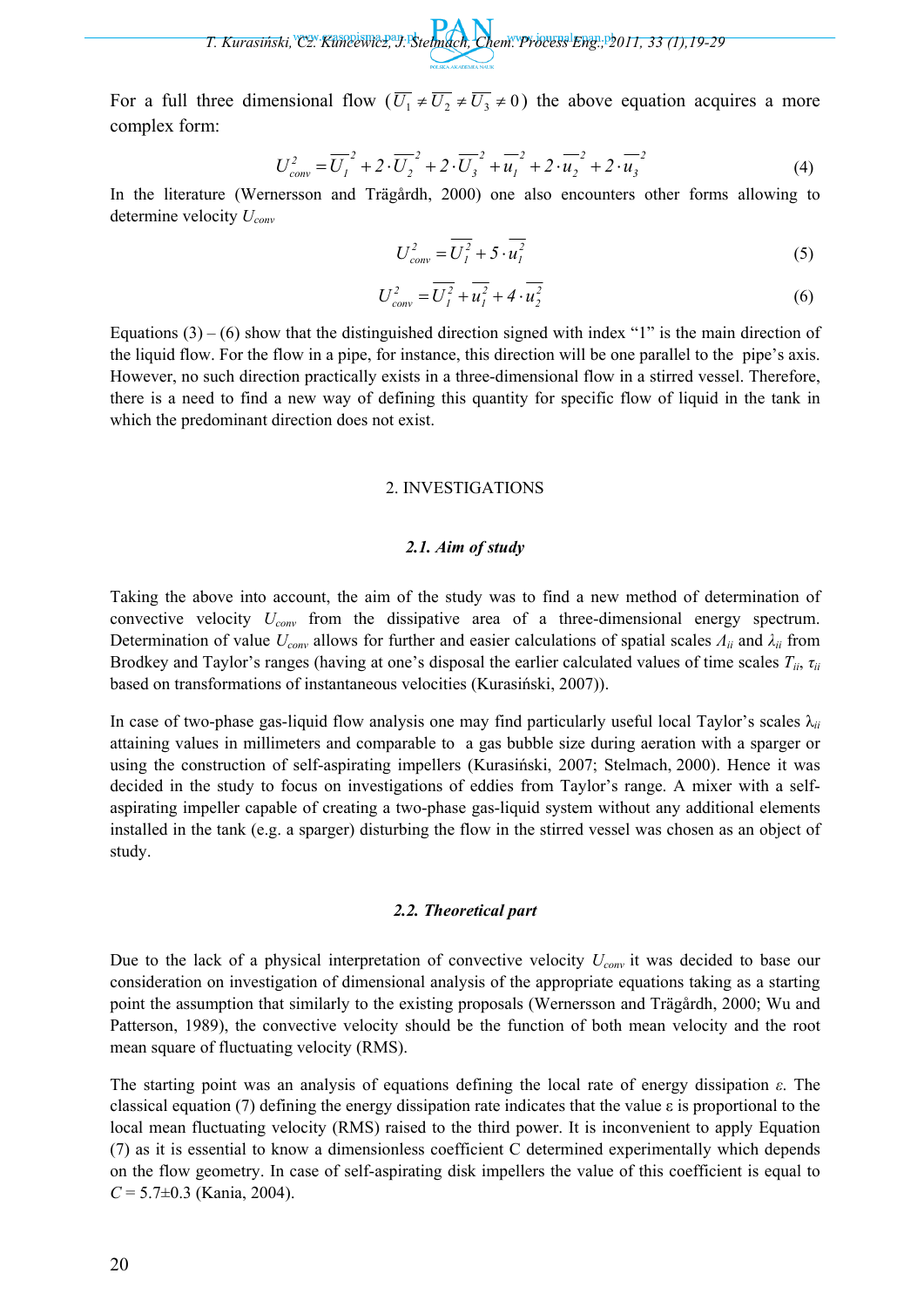*Method of convective velocity determination from dissipative range of energy spectrum* 

$$
\varepsilon = C \cdot \frac{\overline{u}^3}{D} \tag{7}
$$

Simultaneously, the value ε is connected with Taylor and Brodkey's spatial scales and in the analysis of a locally isotropic flow (Nishikawa et al., 1976) the classical Equation (8) is valid and it is given by:

$$
\varepsilon = \frac{30 \cdot v \cdot \bar{u}^2}{\lambda_{ii}^2} \tag{8}
$$

If one considers Equation (2) in Equation (8) one obtains the equation combining the energy dissipation rate with convective velocity  $U_{conv}$ .

$$
\varepsilon = \frac{30 \cdot v \cdot \bar{u}^2}{\left(U_{conv} \cdot \tau_{ii}\right)^2} \tag{9}
$$

As follows from Equation (9)  $\varepsilon \propto u^2$  was obtained being contradictory to Equation (7). To attain the equality of power exponents at  $\overline{u}^2$  Equation (9) may be defined in a slightly changed form making convective velocity  $U_{conv}$  dependent on a mean fluctuating velocity in the power -0.5,  $U_{conv} \propto \overline{u}^{-0.5}$ 

$$
\varepsilon \propto \frac{30 \cdot v \cdot \bar{u}^2}{\left(C_{\varepsilon} \cdot \bar{u}^{-0.5} \cdot \tau_{ii}\right)^2}
$$
 (10)

The coefficient  $C_{\varepsilon}$  introduced to Equation (10) must be dimensional and its value may be dependent on the remaining variables which have not been considered so far. Taking into consideration the fact that the energy dissipation rate in the stirred vessel should be dependent on the basic process parameters i.e. *N* and *D* it was assumed that the product of those two variables should be present in an equation defining the value of coefficient  $C_{\varepsilon}$  as the product *N* $\cdot$ *D* which is proportional to the linear velocity of the tip impeller blade. Therefore, assuring the consistence of the units one obtains the following dependence:

$$
\varepsilon \propto \frac{30 \cdot v \cdot \bar{u}^2}{\left[ \left( N^{1.5} \cdot D^{1.5} \cdot \bar{u}^{-0.5} \right) \cdot \tau_{ii} \right]^2}
$$
 (11)

The value of the main stream *Uconv*, apart from the fluctuating velocity, is also influenced by the mean velocity in the mixing vessel (which is indicated by Equations  $(3) - (6)$ ), whose contribution may be determined for instance in a form of classical dependence of turbulence intensity  $I_t$  defined by Equation (14) as a ratio of a mean fluctuating velocity  $\langle \overline{u} \rangle$  (the mean value RMS for the whole mixer) to mean liquid velocity in the mixer  $\langle \overline{U} \rangle$ . Introducing the value  $I_t$  to Equation (11) one finally obtains:

$$
\varepsilon = \frac{30 \cdot \nu \cdot \overline{u}^2}{\left[I_t^{-1} \cdot (N \cdot D)\right]^{1.5} \cdot \overline{u}^{-0.5} \cdot \overline{\tau}_{ii}\right]^2} = \frac{30 \cdot \nu \cdot \overline{u}^2}{\left(U_{conv} \cdot \overline{\tau}_{ii}\right)^2}
$$
(12)

In this way the velocity of the main stream *Uconv* has been made dependent on the mean and fluctuating velocity and on equipment – process parameters in the form of Equation (13) being as follows:

$$
U_{conv} = \frac{(N \cdot D)^{1.5}}{I_t \cdot \sqrt{\overline{u}}}
$$
 (13)

where  $I_t$  denotes the mean turbulence intensity in the whole tank.

$$
I_t = \frac{\langle \overline{u} \rangle}{\langle \overline{U} \rangle} \tag{14}
$$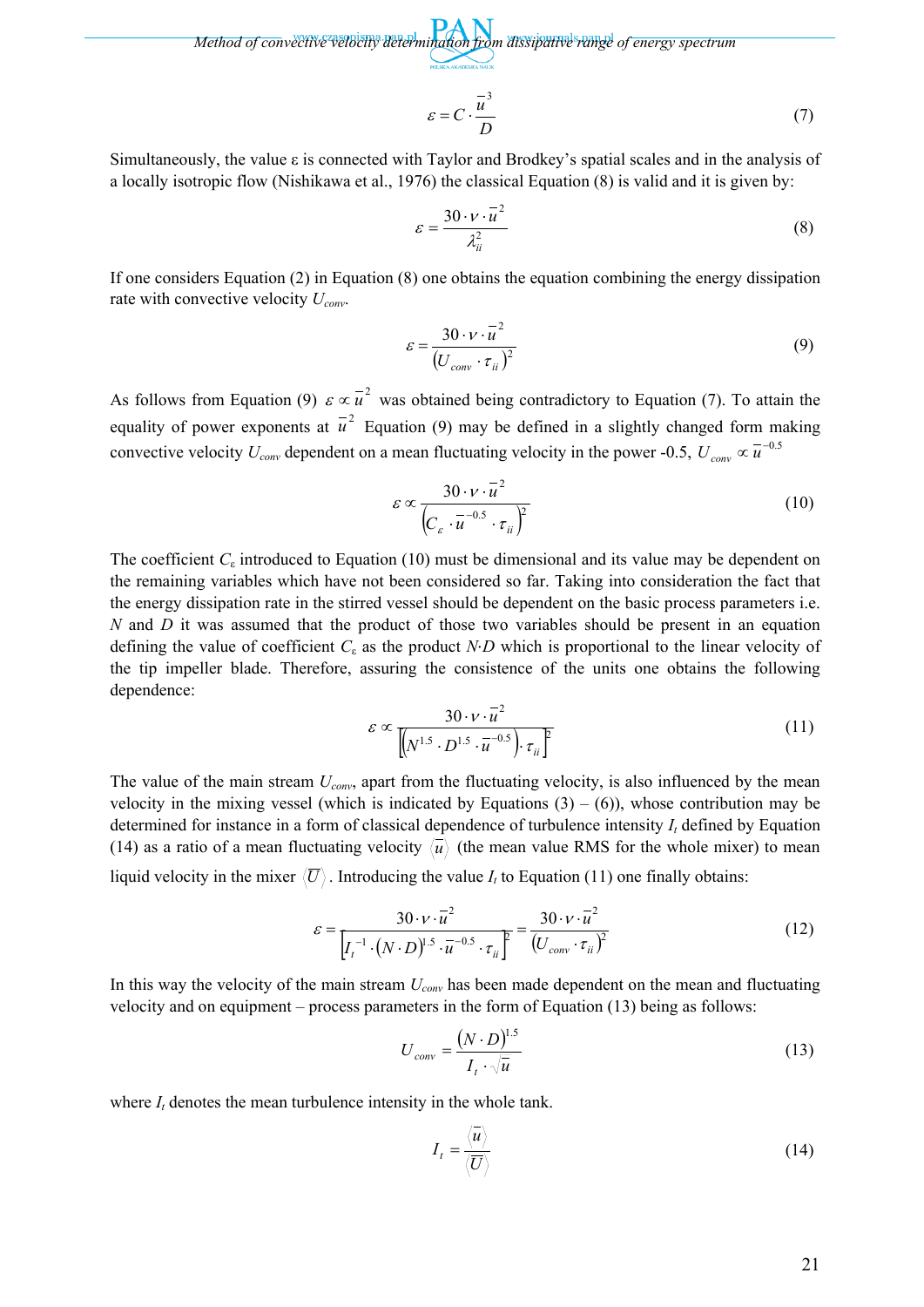*T. Kurasiński, Cz. Kuncewicz, J. Stelmach, Chem. Process Eng., 2011, 33 (1),19-29* 

The essential modification and advantage of the equations derived in such a way is the lack of any experimental coefficients and their symmetry in respect of all spatial directions.

# *2.3. Experimental*

The starting point for the analysis of turbulent field structure was the measurements of mean velocity and mean fluctuating velocity distribution (RMS) inside the stirring vessel. The main element of the experimental stand was a glass, flat-bottomed, cylindrical tank of diameter  $T = 292$  mm with an axially mounted self-aspirating disc impeller of diameter  $D = 125$  mm and height  $h<sub>i</sub> = 12,5$  mm located at the level  $h = 62$  mm over the bottom. The tank with four standard baffles of width  $0.1 \cdot T$  was filled with water to the height  $H = T$ . A more detailed description of the experimental stand could be found in the work of Kurasiński and Kuncewicz (2009). Measurements were performed for impeller rotation frequency  $N = 365$  min<sup>-1</sup> which corresponds to the Reynolds number  $Re = 95050$ . The frequency was only slightly greater than the critical frequency  $N_{cr}$  = 335 min<sup>-1</sup> ( $Re$  = 87240) being the starting point (Kurasiński, 2007) for self-aspiration for this diameter of a self-aspirating disc impeller. For this rotation frequency of the impeller the amount of aspirated air from above the surface of liquid to the inside of the tank is very small and it does not change the flow hydrodynamics inside the mixing vessel. However, even a slight quantity of a gaseous phase impedes the measurement of instantaneous velocity as the system LDA is not capable of distinguishing between the gaseous and liquid phases. Therefore, to eliminate gas phase influence on the results of measurements we carried out all the measurements with closed air holes on the surface of the shaft this way attaining one phase liquid flow inside the mixer.



Fig. 1. Experimental points distribution inside the tank with self-aspirating disk impeller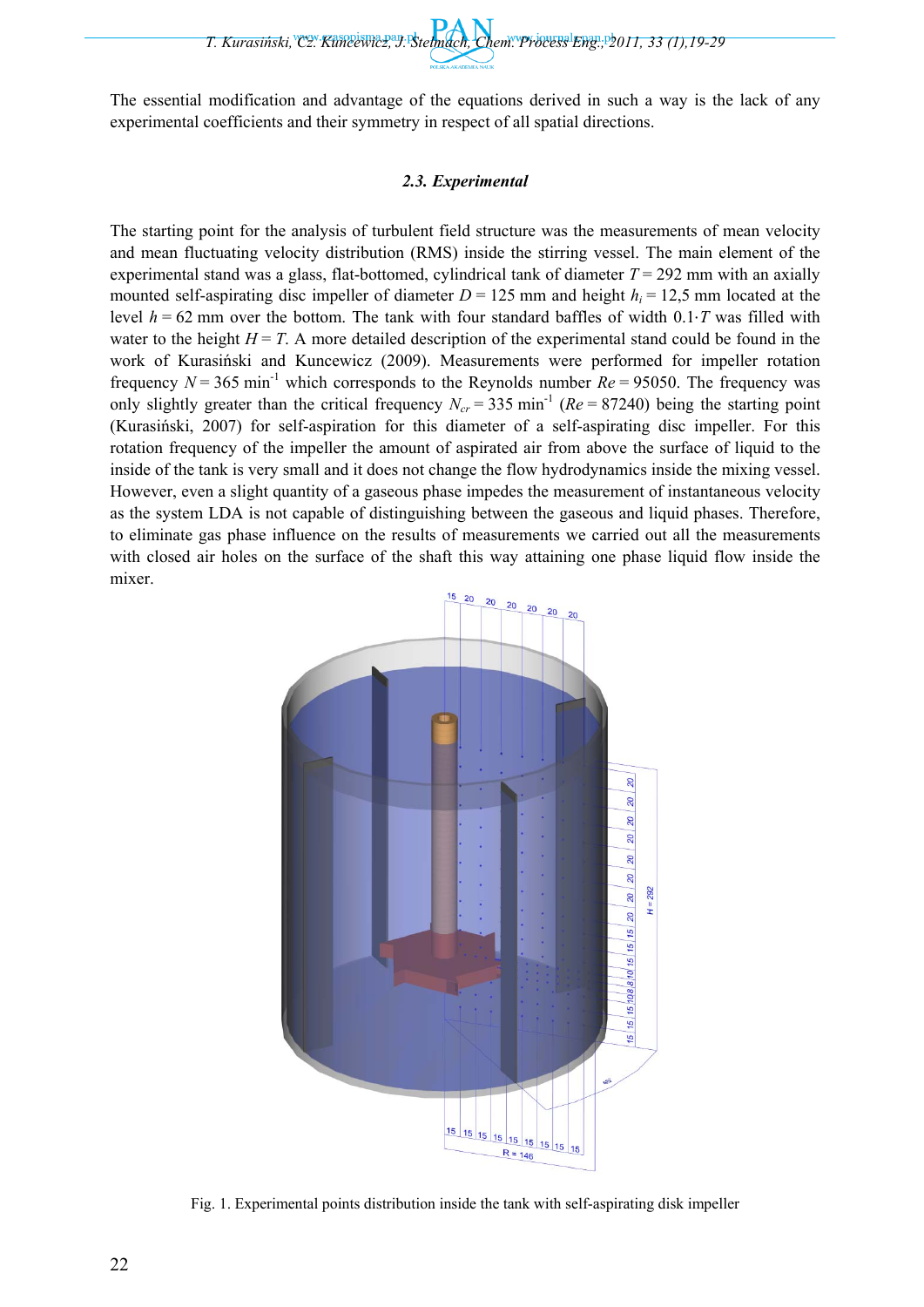*Method of convective velocity determination from dissipative range of energy spectrum* 

The measurements of instantaneous velocities were performed using a Doppler laser anemometer (DANTEC®) equipped with a laser of power 100 mW (wavelength 514.7 nm) and signal processor BSA T58N10. The measurements of instantaneous velocities were performed in a radial – axial plane located at equal distances from the baffles in about 180 of its points. A detailed distribution of the measurement points inside the tank is presented in Figure 1. The same figure shows the construction of a self-aspirating disc impeller (Kurasiński, 2007; Kurasiński and Kuncewicz, 2009). Due to the importance of the area adjacent to the impeller's zone the greatest number of experimental points was located at the impeller level and the distance between the measurement points in this area in a radial direction was only 2 mm (the bright area at the impeller's suspension height in Figure 1).

Velocity measurements were performed for three directions: for a radial, axial and tangential one changing the location of the optical axis of the laser emitter. Tangential and axial velocity components were measured through a side wall (rotation of coherent beam plane by 90° caused a change of the measured component) whereas the radial component was measured through a mixer bottom. To eliminate the influence of the vessel wall curvature on the location of the laser beam intersection point the mixer was mounted at the glass tank of perpendicular walls filled with water. The sampling frequency was from 0.5 kHz in the neighborhood of liquid surface to 4 kHz in the impeller region. Data acquisition system recorded in each point of the plane 20,000 instantaneous velocities for each velocity components which required the measurement from 4 to 40 s.

#### 3. RESULTS

The experimental data obtained in about 180 points were interpolated for the whole area comprising the measurement plane  $(0 \le r^* \le 1.0, 0 \le h^* \le 1.0)$ . The structural grid of the length of the edge equal to 1 mm was applied in a radial and axial direction and in this way 43,071 node points were obtained. To determine the values of mean and fluctuating velocities in all the nodes of calculation grid the numerical interpolation by method of biharmonic spline interpolation was applied (Sandwell, 1987). The method is based on such a selection of polynomial coefficients so that the calculated and measured values are the same in those points of calculation grid in which the experimental value is available.

## *3.1. Mean and fluctuating velocity distribution in the mixer*

Figure 2 shows the experimental results concerning mean circumferential and radial velocities whereas Figure 3 shows mean fluctuating velocity (RMS) for the same directions, for impeller rotation frequency  $N = 365$  min<sup>-1</sup> (Reynolds' number  $Re = 95050$ ). In all the cases particular velocities are expressed in a dimensionless form referred to the velocity of the impeller blade tip.

As follows from the analysis of Figure 2 in the area close to the impeller disc a predominant component is tangential velocity. It is several fold greater than a radial component and about 10-fold greater than an axial component (Kurasiński, 2007). The characteristic (prolonged) velocity profile in the radial direction is observed for the radial component at the impeller level. In this region the liquid is ejected at a high velocity with impeller blades in the direction of vessel wall. The highest values of dimensionless mean velocities for tangential, radial and axial components in the mixer (velocity components divided by velocity of the impeller tip) were 0.8, 0.13 and 0.05 respectively whereas similar values in reference to fluctuating velocities were 0.45, 0.25 and 0.25. It must be underlined that in the region of ca. 10 mm from the tip of impeller blades (in a radial or axial direction) mean values of fluctuating velocities (RMS) for all the spatial directions are similar to one another and are equal to ca. 0.09 m/s (dimensionless value equal to ca. 0.04). The greater distance from impeller blades the smaller values of RMS for particular directions (Kurasiński and Kuncewicz, 2009). This means that turbulence in the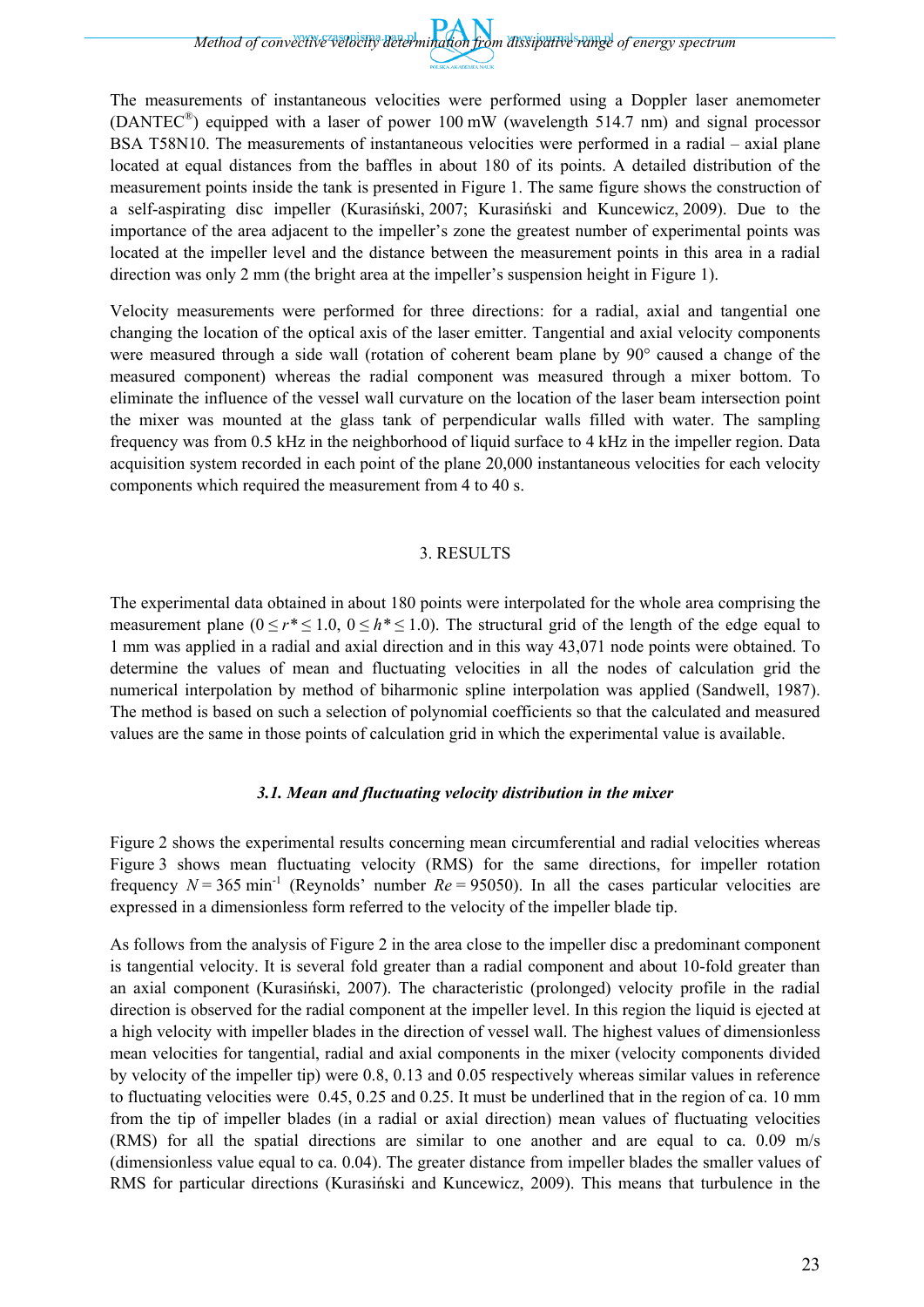stirred vessel beyond the nearest area of the impeller was isotropic (RMS values for each coordinate direction were similar).

The character of changes of mean and fluctuating velocities along the height and radius of the stirred vessel is in agreement with the data presented in many works (Barailler et al., 2006; Morud and Hjertager, 1996; Wernersson and Trägårdh, 2000; Wu and Patterson, 1989). However, a comparison of numerical values is not possible as the available data concern various constructions of an impeller and a tank.



Fig. 2. Mean velocity distribution: a) tangential component, b) radial component



Fig. 3. Dimensionless fluctuating velocity distribution: a) tangential component, b) radial component

## *3.2. Time and spatial microscale distribution for eddies from Taylor's range*

Defining spatial microscale from Taylor's range  $\lambda_{ii}$  from Equation (2) requires the knowledge of convective velocity distribution  $U_{conv}$  and time microscale distribution  $\tau_{ii}$  inside the vessel.

# *3.3. Defining convective velocity Uconv*

Equations (12) and (13) derived on the basis of a dimensional analysis allow to determine the local value of convective velocity *Uconv*. However, correctness of the above derivation must be verified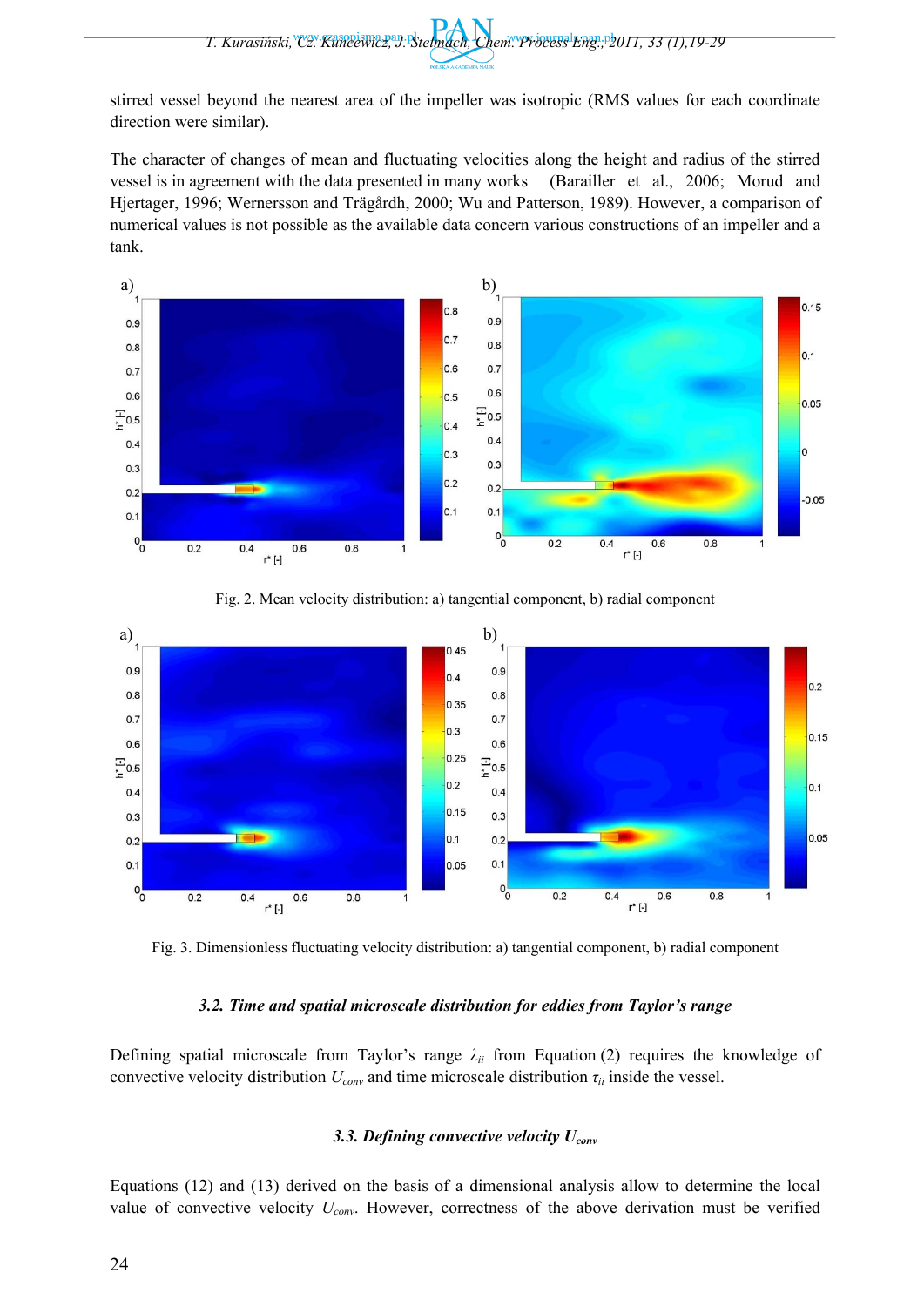experimentally. This may be performed comparing the local values of energy dissipation rate *ε* obtained on the basis of the classical Equation (7) and Equations (12) and (13).

Figure 4 shows the values of ε calculated using both methods and applying for this purpose velocity distributions presented in Figures 2 and 3. Figure 4 shows the values of  $\epsilon$  for more than 43000 calculation points in the whole tank.



Fig. 4. Comparison of energy dissipation rate *ε* [W/kg] determined by both independent methods

As follows from the analysis of Figure 4 the greatest differences in values ε calculated using two different methods occur in the area of the impeller blades' tips where values ε are relatively high. However, only about 0.2% of points in Figure 4 (points for  $\varepsilon > 5$  W/kg, with mean value of  $\langle \overline{\varepsilon} \rangle$  for the whole mixer equal to 0.277 W/kg) differ considerably from a diagonal and the maximum error was 60%. Nevertheless, the mean error attained the value of only 1.2% for the whole mixer. It is highly probable that errors result from the fact that the starting Equation (4) is valid in the range of homogenous and isotropic turbulence and, as follows from the investigations, turbulence in the region of the impeller's blade is anisotropic (Fig. 3).



Fig. 5. Distribution of velocity *Uconv* [m/s] along the height and radius of the stirred vessel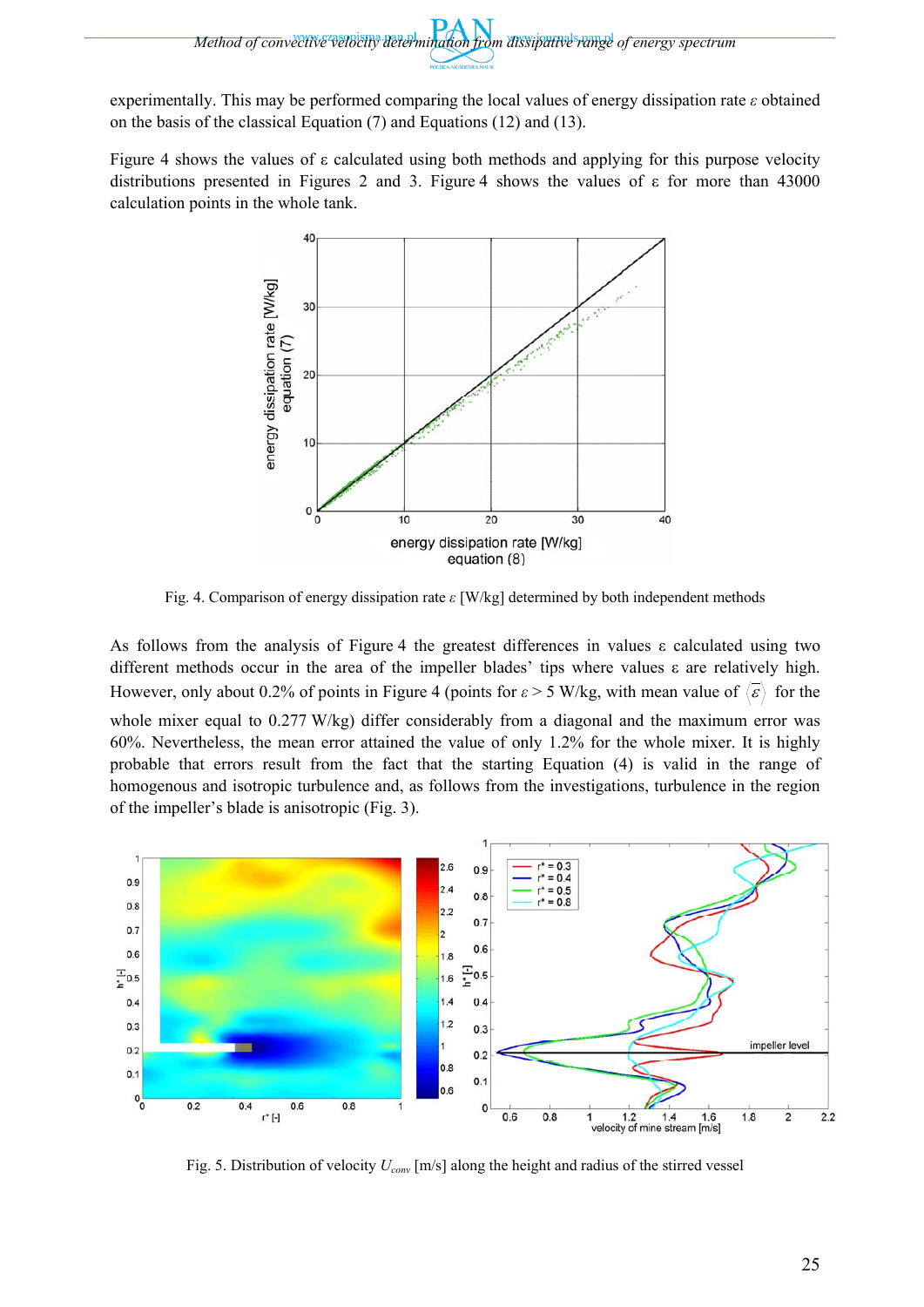*T. Kurasiński, Cz. Kuncewicz, J. Stelmach, Chem. Process Eng., 2011, 33 (1),19-29* 

The conformity of the values ε calculated using the two methods allowed to apply Equations (12) and (13) derived before for calculation of convective velocity distribution *Uconv* in the whole stirred vessel (Fig. 5).

As follows from Figure 5 the smallest values of *Uconv* may be observed in the region of the impeller's blade (about 0.59 m/s) and the greater is the distance from its edge (in a radial or axial direction) the higher are the values of  $U_{conv}$ . In practice, no distribution of function  $U_{conv} = f(r^*, h^*)$  along the radius is observed for heights  $h^*$  > 0.4. Maximum local values of velocity  $U_{conv}$  [m/s] exceed maximum mean velocities (Fig. 3) and fluctuating velocities (Fig. 4) indicate that the magnitude  $U_{conv}$  constitutes only a parameter of eddy field and on this basis one cannot interpret the phenomena of eddy structure transport inside the tank.

#### *3.4. Defining Taylor's time microscale τii*

Determination of distribution of Taylor's time microscale *τii* is also a very uphill task and requires resampling signal (instantaneous velocities registered by LDA system) with a constant time step (time intervals of about  $5.10^{-4}$ s) and calculation of the Fourier transform of the appropriate autocorrelation functions. Distributions of values RMS presented in Figures 2 and Figures 3 were a basis for those calculations and more details on the topic may be found in the work of Kurasiński (2007) and Stelmach and Rzyski, 2002.



Fig. 6. Distribution of Taylor's time microscale τ*ii* [s]

In case of Taylor's time microscale  $\tau_{ii}$  one may observe a visible distribution of its value along the mixer radius and the greatest values are observable in the neighborhood of the impeller's shaft (1.5 ms) and in the region close to vessel wall a mean value of microscale  $\tau_{ii}$  decreases by 30% in comparison with its maximum value. The influence of impeller blade is unnoticeable. This means that, analogously to convective velocity  $U_{conv}$ , the turbulence scale  $\tau_{ii}$  does not elucidate the transport of eddy structure from the phenomenological point of view and it constitutes only a certain parameter of turbulence field. The explanation of this magnitude with a term of 'eddy life-time' from the onset of dissipative range is not correct as this is only a magnitude resulting from transformation of auto-correlative function. It must be highlighted that Taylor's time microscale in the whole mixer alters to a minor extent from 1.1 to 1.6 ms.

The numerical values of time microscale obtained in the present study may be compared to the data available in the literature only as for the order of a value. For a disc-turbine impeller of diameter  $D = 93$ mm and rotation frequency  $N = 220$  min<sup>-1</sup> at the impeller level in paper (Wu and Patterson, 1989) a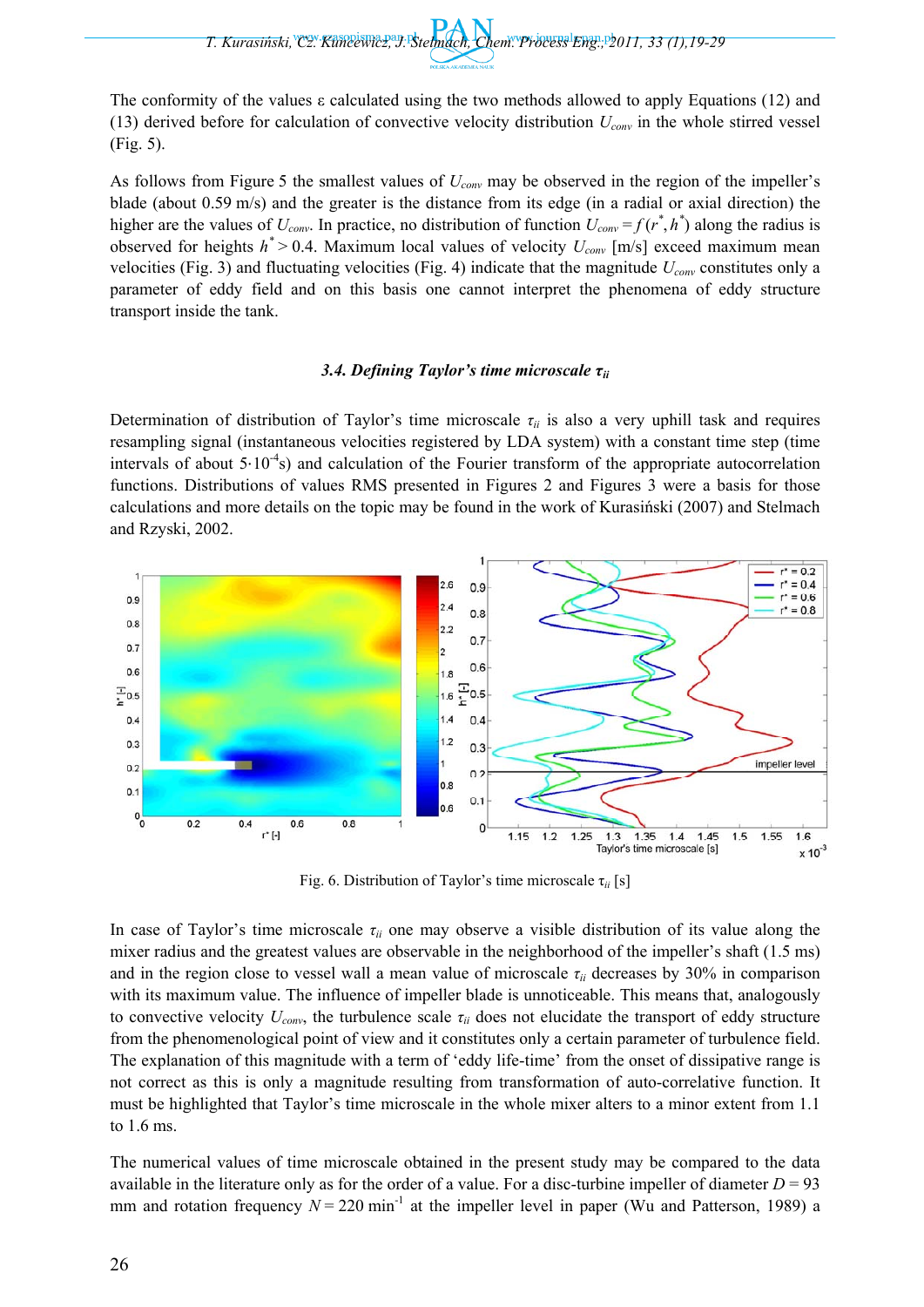mean value of Taylor's time microscale at the level of  $\tau$ <sup>*ii*</sup>  $\approx$  0.5 ms was obtained. In our investigations a mean value of time microscale at the impeller suspension level was 1.2 ms. In the work of Costes and Couderc (1988) the values  $\tau_{ii}$  in the range of 3.4 – 7.2 ms were attained in the region of Rushton turbine blade for impeller rotation frequencies 75 min<sup>-1</sup>  $\lt N \lt 165$  min<sup>-1</sup> (in our investigations the value of 1.37 ms was obtained) and as the Authors state (Costes and Couderc, 1988) the value *τii* decreased with an increase of impeller rotation frequency.

# *3.5. Determination of spatial microscale distribution λii*

Determination of the main stream velocity  $U_{conv}$  allows for a direct determination of spatial turbulence scales from Taylor and Brodkey's range. Figure 7 shows distributions of values of Taylor's spatial microscale  $\lambda_{ii}$  calculated using Equation (2).



Fig. 7. Distribution of Taylor's spatial linear microscale *λ*ii [m]

In case of spatial microscale  $\lambda_{ii}$  one may observe a visible influence of the impeller blade as in the region of its edge there is a minimum (0.72 mm) with a mean value in the whole tank equal to 2.01 mm. For the height *h\** > 0.4 there is no visible influence of the impeller blade and its mean value along the height above the impeller disc is at the level of 2.2 mm. Local values of microscale in the range from 0.7 to 3.2 mm may be easily imagined and this allows to analyse the process of eddy structures transport from the phenomenological point of view. However, one must be aware that this is an oversimplification of the whole phenomenon which has not been thoroughly investigated so far.

The authors of the aforementioned work (Wernersson and Trägårdh, 2000) determined the values of Taylor's longitudinal spatial microscale *λf* in the range from 1 mm to 7 mm depending on the place in the mixer and the way of calculations, the higher values occurring in the impeller zone. This is not in conformity with Taylor's microscale interpretation as an increase of RMS value in the impeller region causes a displacement of energy spectrum in a direction of higher wave-numbers. In this connection, the values of Taylor's microscale *λii* must decrease. Such an interpretation is confirmed by the results in Costes and Couderc's paper (1988) where an increase of impeller rotational speed causes a decrease of Taylor's microscale values *λii*. Nobach (1998), Nobach et. al. (1998) and Broersen et al. (2000) applied a similar method of analysing turbulent fields.

Irrespective of the differences in a precise evaluation of eddy microscale size from the Taylor range provided by particular authors, their size coincides with the air bubble size in the course of liquid aeration in mixers independently of the way of aeration. To exemplify, in the work of Stelmach (2000) the mean value of Sauter diameter  $d_{32} = 2.45$  mm was obtained in the diameter's range from 1.05 mm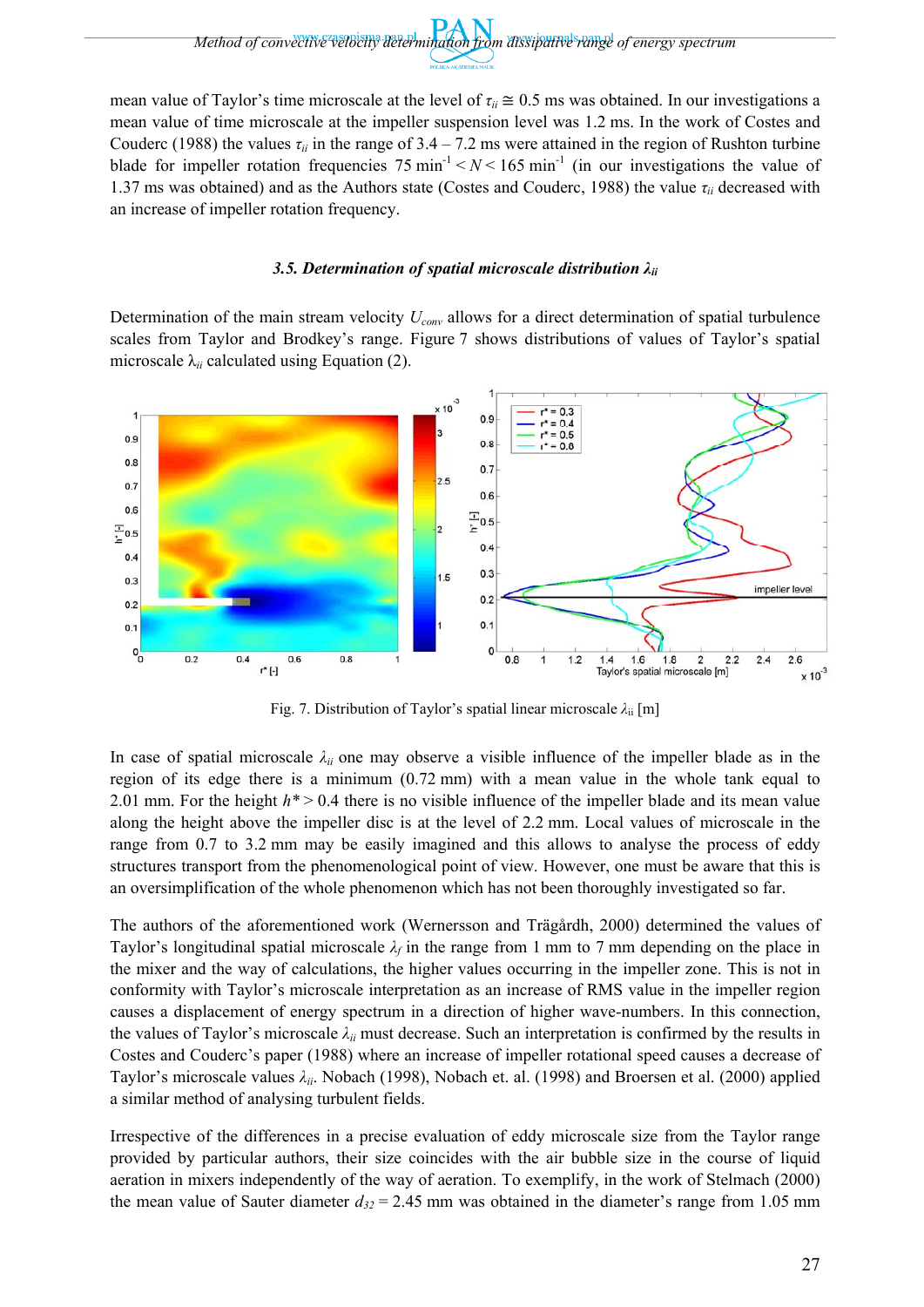to 4.5 mm for a self-aspirating disc impeller of rotations  $N = 365$  min<sup>-1</sup>. This is in good conformity with the values of Taylor's linear microscale *λii* presented in Figure 7 for the same rotation frequency of the impeller. Similar values of diameters  $d_{32}$  for turbine impellers with sparging aeration may be found in other papers (Alves et al., 2002; Laakonen et al., 2005; Martin et al., 2008).

Conformity between microscale size  $\lambda_{ii}$  and bubble diameter's size in the aerated liquid allows to assume that eddy size from the Taylor's range plays a crucial role in the mechanisms of mass transfer in a gas-liquid system in mixers.

# 4. CONCLUSIONS

- 1. The proposed new way of determination of convective velocity Uconv in the mixer allows to calculate a local value of energy dissipation rate  $\varepsilon$  inside the mixer for regions characterized by isotropic turbulence.
- 2. The size of Taylor's spatial microscale *λii* for a self-aspirating disc impeller operating in one-phase system varies from 0.7 to 3.2 mm (the mean value is equal to 2.01 mm) and this value is in agreement with the air bubble size in the stirred tank.
- 3. Taylor's time microscale  $\tau_{ii}$  in the same system varies from 1.1 to 1.6 ms and the smallest values are to observed near the impeller blades.
- 4. The relationship defining convective velocity of eddy structures *Uconv* from a dissipative range has been introduced only on the grounds of a dimensional analysis and it requires further verification.

*The work was carried out in the frames of W-10/1/2011/Dz.St.* 

# SYMBOLS

| D                 | impeller diameter, m                                        |
|-------------------|-------------------------------------------------------------|
| $d_{32}$          | Sauter diameter of air bubbles, m                           |
| H                 | liquid height in the tank, m                                |
| h                 | current height in the mixer, m                              |
| $h^*$             | relative height in the mixer $= h/H$                        |
| $\overline{N}$    | impeller rotational frequency, $s^{-1}$                     |
| R                 | tank radius, m                                              |
| r                 | radius, m                                                   |
| $r^*$             | relative radius = $r/R$                                     |
| T                 | tank diameter, m                                            |
| $U_{\text{conv}}$ | convective velocity from the Taylor and Brodkey ranges, m/s |
| $\boldsymbol{u}$  | mean fluctuating velocity = $RMS$ , m/s                     |
| (x)               | mean value for the whole mixer                              |

## *Greek symbols*

| ε              | energy dissipation rate, W/kg                     |
|----------------|---------------------------------------------------|
| $\Lambda_{ii}$ | linear macroscale of eddies from Brodkey range, m |
| $\lambda_{ii}$ | linear microscale of eddies from Taylor range, m  |
| $\lambda_f$    | longitudinal microscale, m                        |
| $T_{ii}$       | time macroscale of eddies from Brodkey range, s   |
| $\tau_{ii}$    | time microscale of eddies from Taylor range, s    |